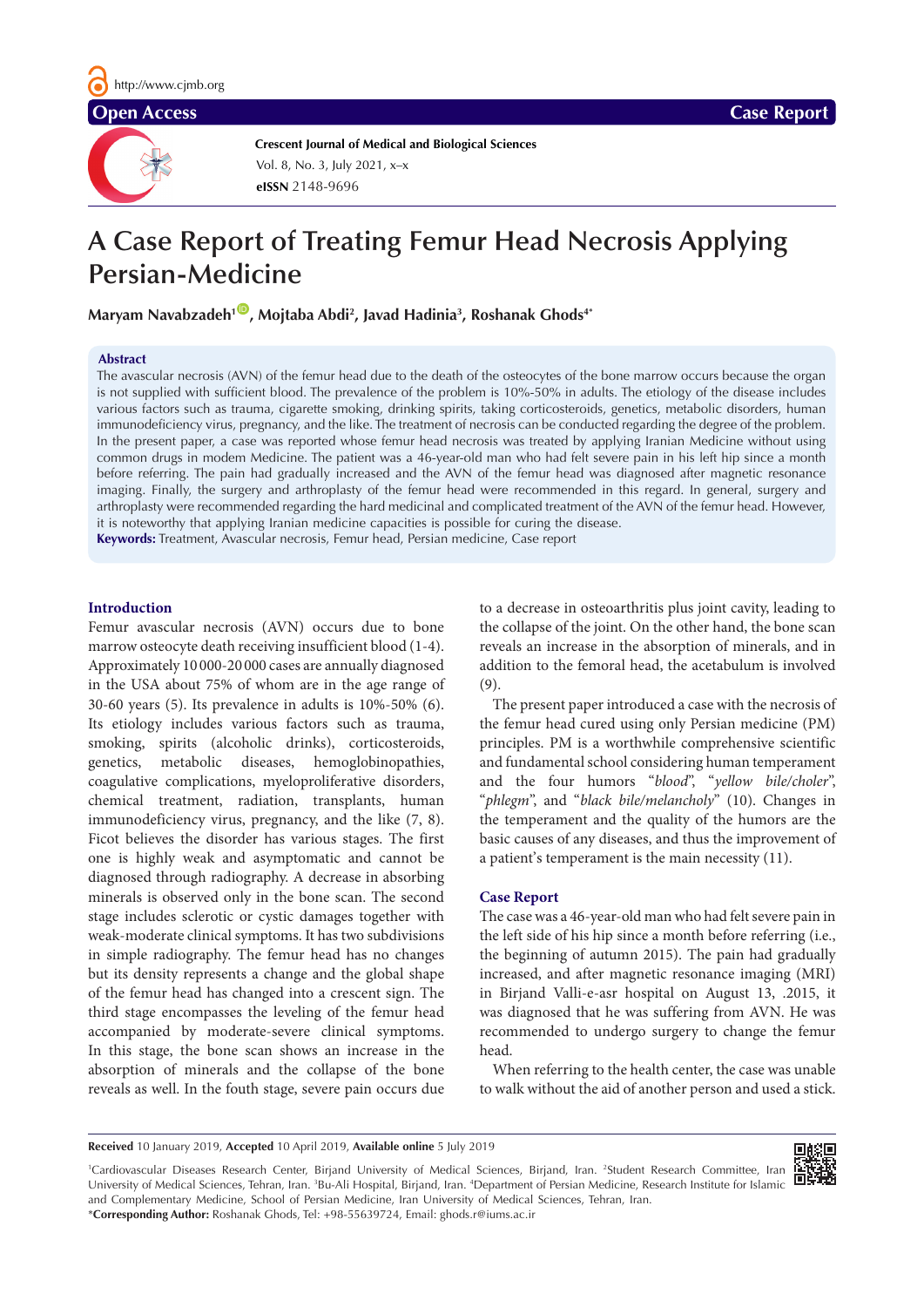His right femur joint had limited mobilization and he took short steps. He was thin (48 kg) and with no history of anemia.

According to some PM sources such as "Zakhireh-e-Kharazmshahi", "Eksir-e-Azam", and "Avicenna's Cannon", it was diagnosed that the case suffered the disorder of blood flow and the concentration of abnormal black bile (abnormal *Sauda*) in the hip area and the head of the femur. The patient was administered 14 massage sessions every other day, "*Monzej- e-Sauda*" or a medicine that modifies the consistency of the black bile and renders it fit for expulsion, and Sekanjabin-e-Bazoori/Bazoori oxymel (a syrup composed of vinegar and honey with some kinds of herbal seeds) and "*Mos-hel*" (Laxative drug). The method of massage was Iranian massage. Gluteus maximus muscle and quadriceps muscle were stretched with the hand toward the pelvic for 15 minutes. Further, rubbing the same area with the sesame oil was done two times every day. Gradually and during massaging sessions, the patient's pain and his mobilization limitation demonstrated a decrease. The phlebotomy of the left *basilic* vein (*Fasd*) and the right *basilic* vein was done after 2 and 4 weeks, respectively. The case's pain entirely disappeared after the second phlebotomy. Two months later (i.e., on October 16, 2015), MRI and bone scan were again done, and it was reported that femur necrosis was repaired. After 2 years, the patient has no problems and is now living a healthy life (Table 1).

#### **Clinical and Paraclinical Findings**

Before and after the treatment MRI and the bone scan after the treatment by means of the Persian medicine are shown in Figures 1-3.

# **Discussion**

The AVN of the femur head can occur at various degrees. The more developed the problem, the more extensive and severe is the intervention. Therefore, preventing the progression of the disorder is of great significance (12). Treatment is done in two ways as follows:

Preventive measures are recommended in the beginning of necrosis, including the restriction of weight-bearing, taking drugs, and receiving physiotherapy. The active treatments are advised in stage two or later stages of the disorder, encompassing decreasing the central pressure of the femur head, osteotomy, bone transplants, and arthroplasty (13,14).

PM holds that joint pain is due to the concentration of thick and heavy humors in an area. The reason for the problem can be "*Imtila*" (the fullness of the body with fluids and the accumulation of normal or abnormal fluids in the body), malnutrition, recurring trauma, taking humor thickening drugs, descending of the black bile into an area, an organ weakness, long and persistent coldness of an environment, consuming continuous cold temperament

| <b>Measures</b>                                                                              | Time                |
|----------------------------------------------------------------------------------------------|---------------------|
| Administering monzej (coctive agent), ekanjabin-<br>e-Bazoori, and mos-hel drugs (laxatives) | The beginning stage |
| Fourteen massaging sessions                                                                  | Every other day     |
| <i>Fasd</i> of the left basilica                                                             | On the $15th$ day   |
| Fasd of the right basilica                                                                   | On the $30th$ day   |



**Figure 1.** MRI Before the Start of the Treatment.



**Figure 2.** Nuclear Radiographic Scan After the Treatment.

foods, and hereditary. In this regard, treatment includes removing "*Imtila*", the expulsion of pathogenic humor from the blood (particularly melancholy), improving blood circulation, proper oxygenation of the area, and improving the temperament (15-18).

In PM, the general trend of treatment is based on the existence of the four humors in a man, and the thick humor causing the blockage must be removed whenever a blockage occurs in an area of the body (19). According to medicine, bone necrosis is the result of a venous blockage. It is possible that blood supply to a specific organ or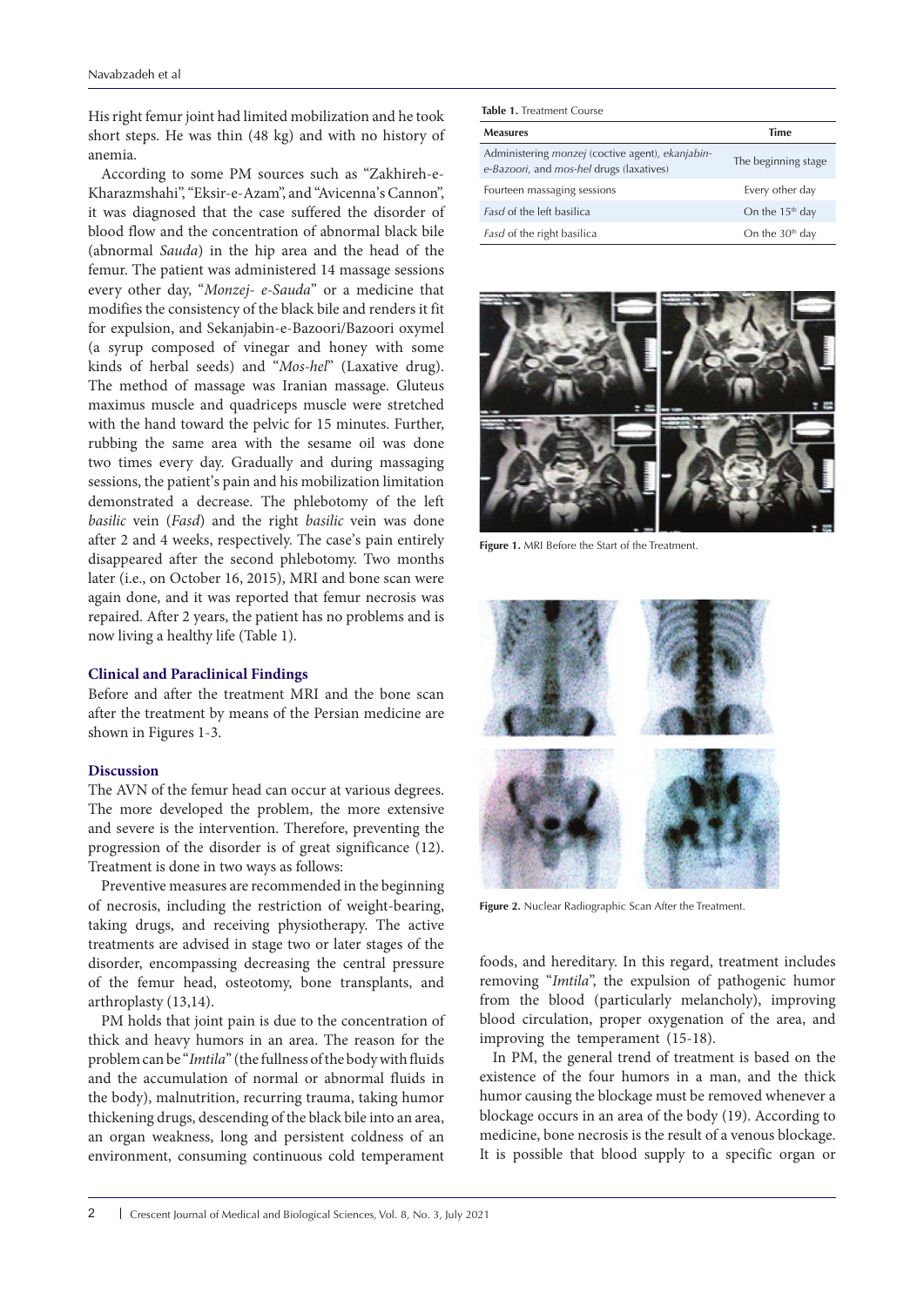

**Figure 3.** MRI Image After the Treatment. Note. MRI: Magnetic resonance imaging.

bone is disrupted for some reason. This can be similar to some kinds of gangrene since their clinical symptoms are somehow similar. The primary treatment of the disorder in traditional medicine is phlebotomy aiming at the quick decrease of the disrupting substance or humor and then massaging. Iranian traditional medicine holds that massaging has various favorable effects in the improvement of blood supplying to a specific organ (20). In a study by Amini et al, it was found that *Fasd* (phlebotomy) is as an effective method for the treatment of articulation pains and sciatica (18). The obtained results from previous studies confirmed the positive effect of *Fasd* on the musculoskeletal disease (21, 22).

With regard to the mentioned case, laxative drugs were administered in addition to massaging traditional diluting and removing the intruding abnormal humor. In the PM, "*nozj*" refers to a process in which thick and intruding substances are diluted and prepared for removal from the body (23). Hopefully, necrosis progress would stop and the recovery process would improve with the improvement of blood supply to a specific organ and as a result of its oxygenation.

Therefore, the current study is more certainly suggests the method for similar cases. With regard to the favorable result of the recent treatment, it is possible to carry out various studies in the future (e.g., pilot and clinical trial studies).

# **Limitations**

Patients with similar problems and acute conditions usually refer to modern medicine and are particularly advised to undergo surgery and rarely come to PM clinics for treatment. This limits enough number of patients for evaluation with this new method.

#### **Conclusions**

Regarding the severity and complication developing the medicinal treatment of the vascular necrosis of the femur head that leads to arthroplasty and surgery, it is advisable

to consider the capacity of PM in treating the disease, along with modern medicine.

#### **Authors' Contribution**

The case was treated by MN and JH. RG and MA helped prepare and set up the manuscript and review texts. All authors read and approved the final manuscript.

#### **Conflict of Interests**

All the authors declare that they have no conflict of interests.

#### **Ethical Issues**

All stages of the study were based on the latest version of the Declaration of Helsinki, and written consent was obtained from the patient.

#### **Financial Support**

None declared.

#### **Acknowledgments**

Thanks are due to all those who diagnosed the patient's problem, took care of him, and treated him..

#### **References**

- 1. Malizos KN, Karantanas AH, Varitimidis SE, Dailiana ZH, Bargiotas K, Maris T. Osteonecrosis of the femoral head: etiology, imaging and treatment. Eur J Radiol. 2007;63(1):16- 28. doi:10.1016/j.ejrad.2007.03.019
- 2. Zibis AH, Karantanas AH, Roidis NT, et al. The role of MR imaging in staging femoral head osteonecrosis. Eur J Radiol. 2007;63(1):3-9. doi:10.1016/j.ejrad.2007.03.029
- 3. Bassounas AE, Karantanas AH, Fotiadis DI, Malizos KN. Femoral head osteonecrosis: volumetric MRI assessment and outcome. Eur J Radiol. 2007;63(1):10-15. doi:10.1016/j. ejrad.2007.03.028
- 4. Kaushik AP, Das A, Cui Q. Osteonecrosis of the femoral head: an update in year 2012. World J Orthop. 2012;3(5):49-57. doi:10.5312/wjo.v3.i5.49
- 5. Pouya F, Kerachian MA. Avascular necrosis of the femoral head: are any genes involved? Arch Bone Jt Surg. 2015;3(3):149-155.
- 6. Al-Tonbary Y, Tricta F, El-Beshlawy A, Badr MA, Mansour A. Updates in hemoglobinopathies. ScientificWorldJournal. 2013;2013:912913. doi:10.1155/2013/912913
- 7. Babis GC, Sakellariou V, Parvizi J, Soucacos P. Osteonecrosis of the femoral head. Orthopedics. 2011;34(1):39. doi:10.3928/01477447-20101123-19